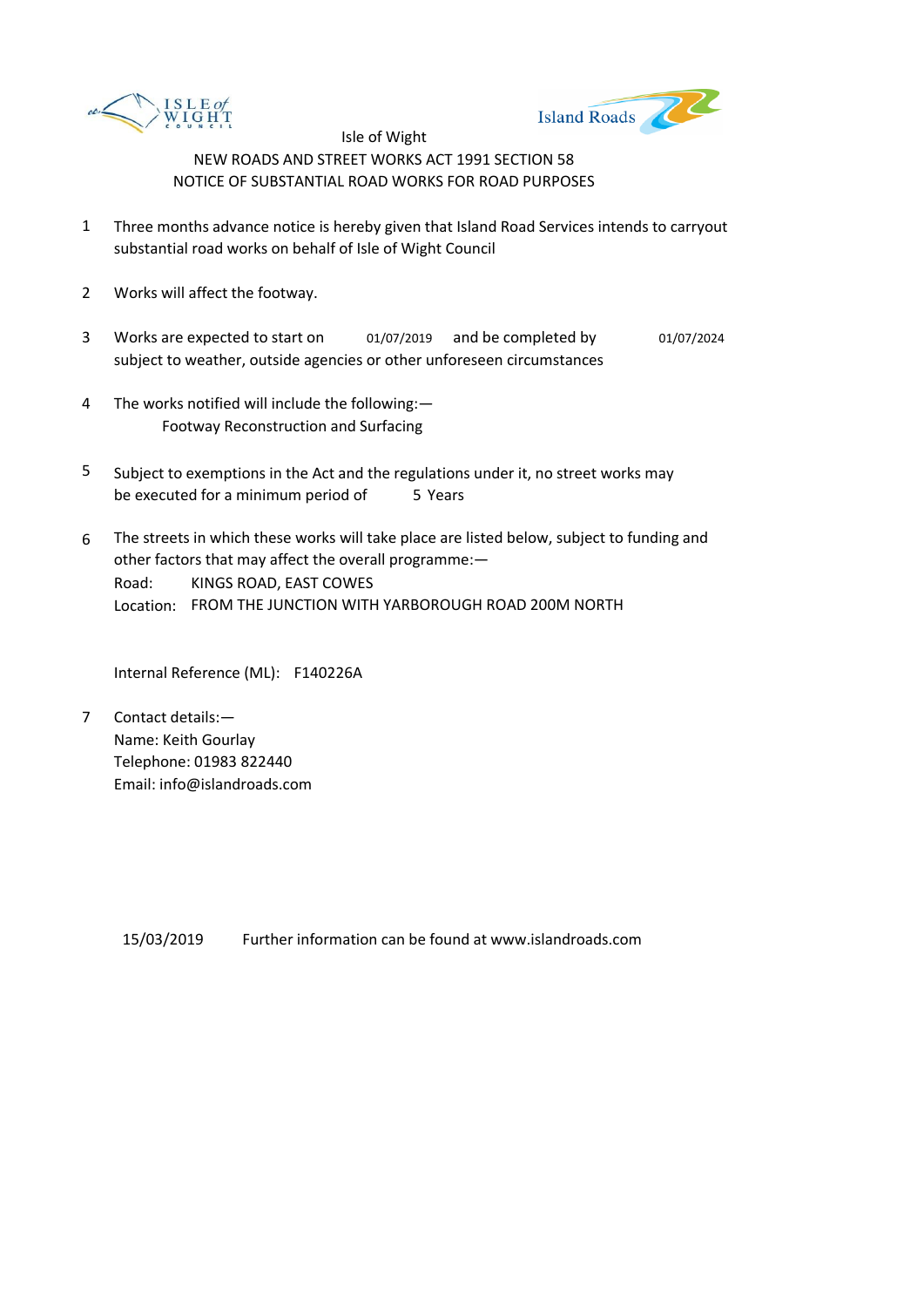



- 1 Three months advance notice is hereby given that Island Road Services intends to carryout substantial road works on behalf of Isle of Wight Council
- 2 Works will affect the footway.
- 3 Works are expected to start on and be completed by 01/07/2019 01/07/2024 subject to weather, outside agencies or other unforeseen circumstances
- 4 The works notified will include the following:— Footway Reconstruction and Surfacing
- 5 be executed for a minimum period of 5 Years Subject to exemptions in the Act and the regulations under it, no street works may
- 6 Road: Location: FROM THE JUNCTION WITH WHEELER WAY 125M SOUTHWEST The streets in which these works will take place are listed below, subject to funding and other factors that may affect the overall programme:— GREEN LANE, SHANKLIN

Internal Reference (ML): F430258

7 Contact details:— Name: Keith Gourlay Telephone: 01983 822440 Email: info@islandroads.com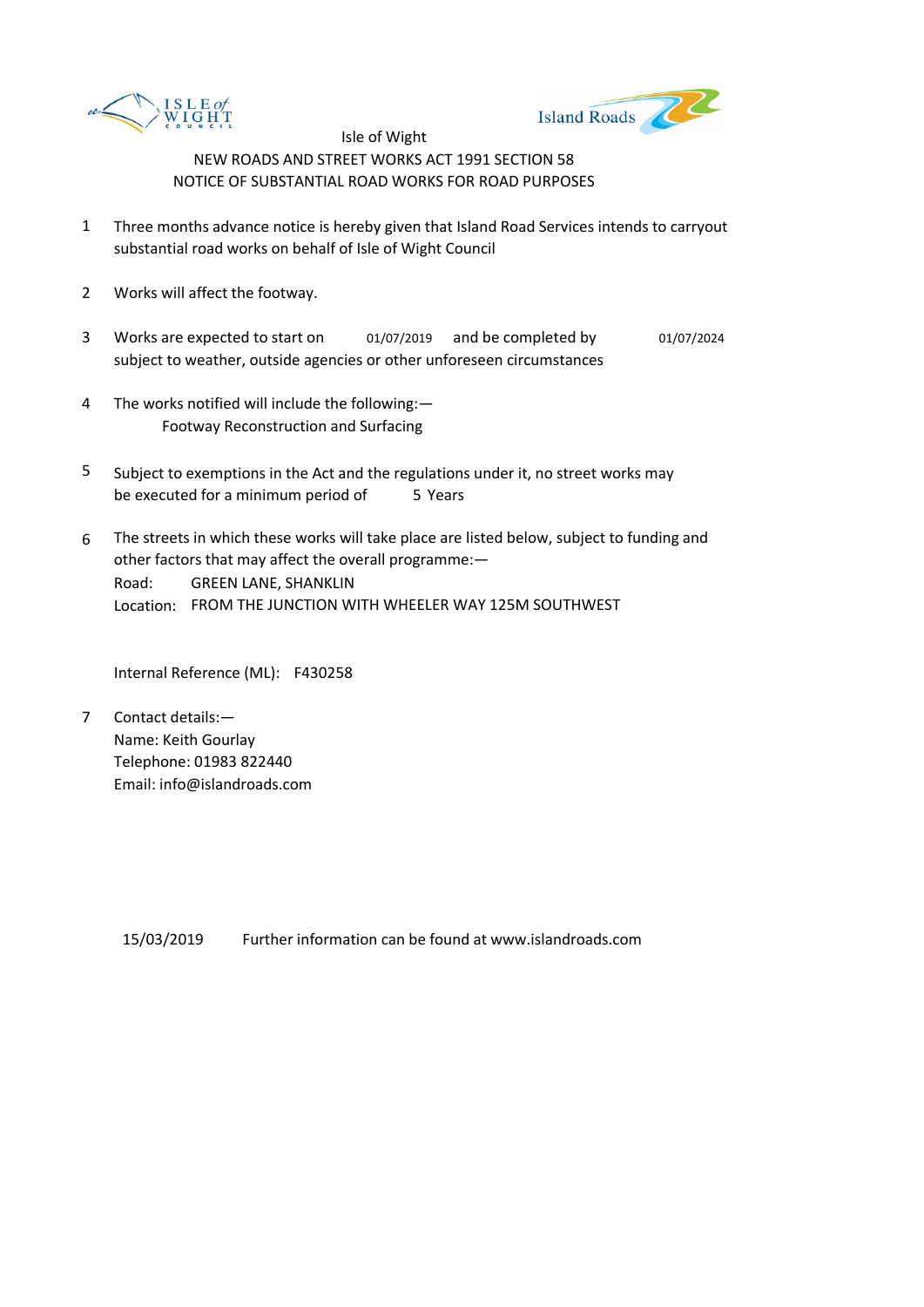



- 1 Three months advance notice is hereby given that Island Road Services intends to carryout substantial road works on behalf of Isle of Wight Council
- 2 Works will affect the footway.
- 3 Works are expected to start on and be completed by 01/07/2019 01/07/2024 subject to weather, outside agencies or other unforeseen circumstances
- 4 The works notified will include the following:— Footway Reconstruction and Surfacing
- 5 be executed for a minimum period of 5 Years Subject to exemptions in the Act and the regulations under it, no street works may
- 6 Road: Location: WHOLE LENGTH FROM THE JUNCTION WITH BINSTEAD LODGE ROAD The streets in which these works will take place are listed below, subject to funding and other factors that may affect the overall programme:— FLEET CLOSE, BINSTEAD

Internal Reference (ML): F362474

7 Contact details:— Name: Keith Gourlay Telephone: 01983 822440 Email: info@islandroads.com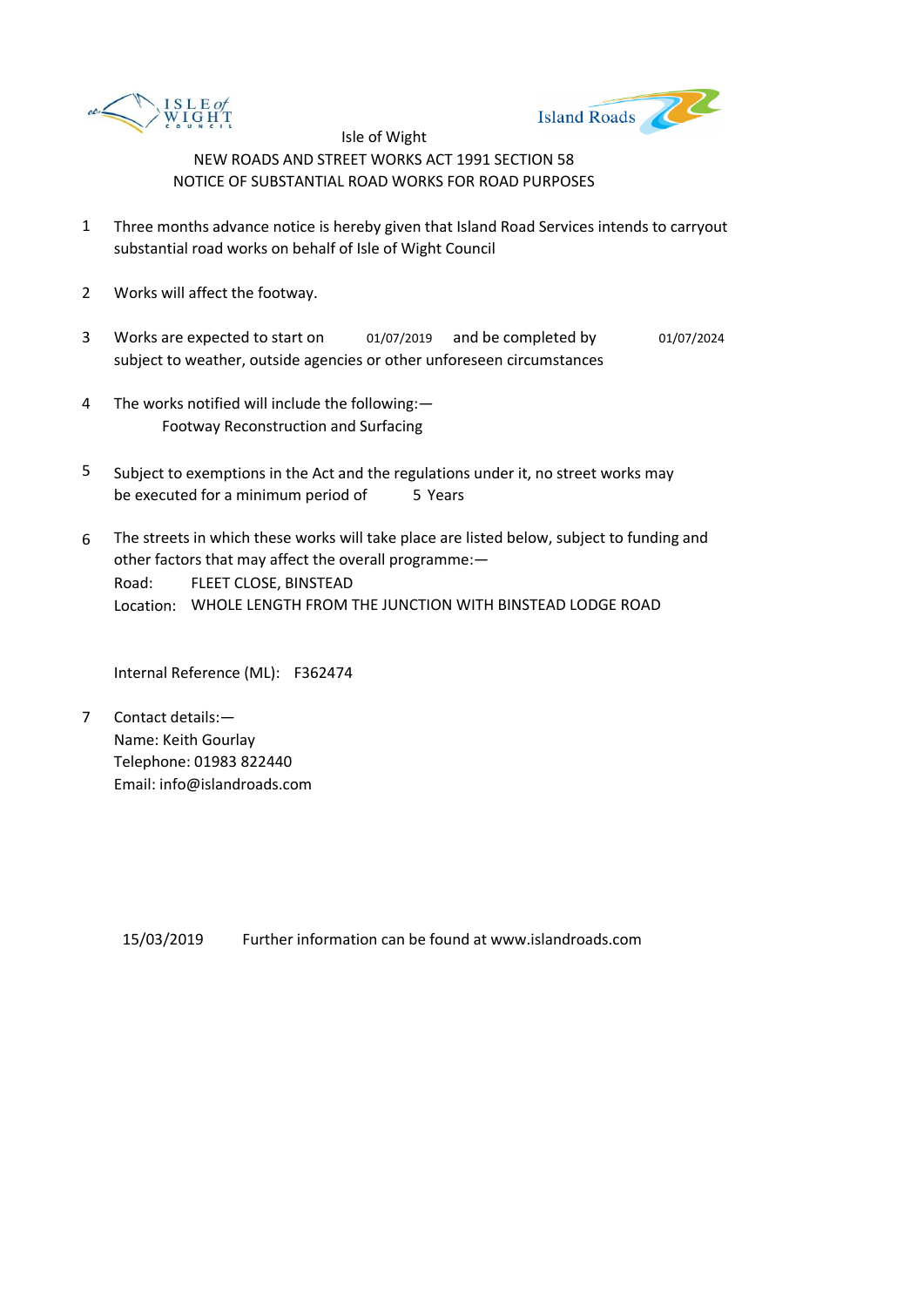



- 1 Three months advance notice is hereby given that Island Road Services intends to carryout substantial road works on behalf of Isle of Wight Council
- 2 Works will affect the footway.
- 3 Works are expected to start on and be completed by 01/07/2019 01/07/2024 subject to weather, outside agencies or other unforeseen circumstances
- 4 The works notified will include the following:— Footway Reconstruction and Surfacing
- 5 be executed for a minimum period of 5 Years Subject to exemptions in the Act and the regulations under it, no street works may
- 6 The streets in which these works will take place are listed below, subject to funding and other factors that may affect the overall programme:—

Road: RINGWOOD ROAD, BINSTEAD

Location: FROM THE JUNCTION WITH STOMELANDS ORCHARD TO THE JUNCTION WITH BINSTEAD ROAD 250M NORTH

Internal Reference (ML): F340481/1

7 Contact details:— Name: Keith Gourlay Telephone: 01983 822440 Email: info@islandroads.com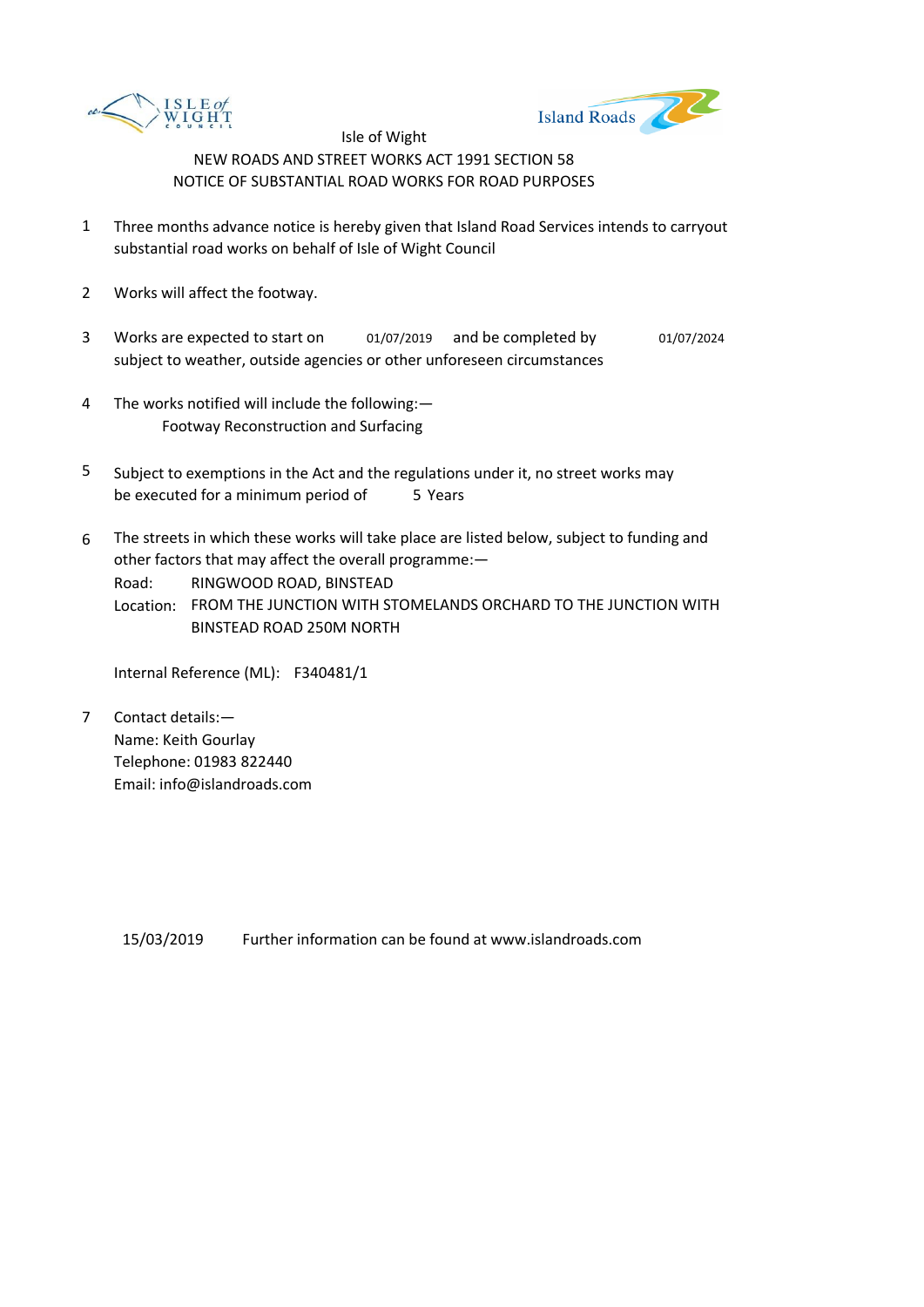



- 1 Three months advance notice is hereby given that Island Road Services intends to carryout substantial road works on behalf of Isle of Wight Council
- 2 Works will affect the footway.
- 3 Works are expected to start on and be completed by 01/07/2019 01/07/2024 subject to weather, outside agencies or other unforeseen circumstances
- 4 The works notified will include the following:— Footway Reconstruction and Surfacing
- 5 be executed for a minimum period of 5 Years Subject to exemptions in the Act and the regulations under it, no street works may
- 6 Road: Location: WHOLE LENGTH FROM THE JUNCTION WITH BINSTEAD LODGE ROAD The streets in which these works will take place are listed below, subject to funding and other factors that may affect the overall programme:— BIRCH GARDENS, BINSTEAD

Internal Reference (ML): F340472/1

7 Contact details:— Name: Keith Gourlay Telephone: 01983 822440 Email: info@islandroads.com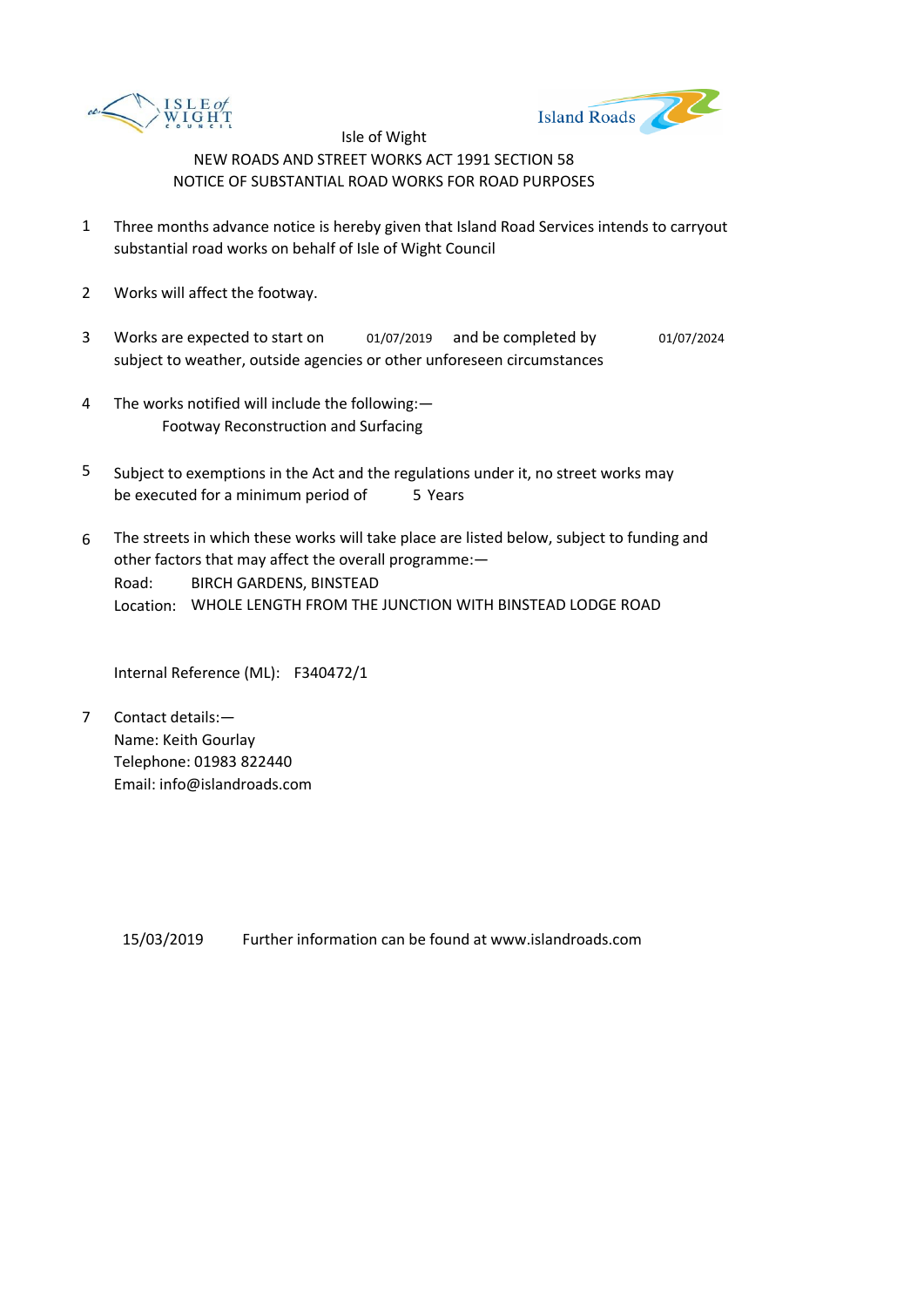



- 1 Three months advance notice is hereby given that Island Road Services intends to carryout substantial road works on behalf of Isle of Wight Council
- 2 Works will affect the footway.
- 3 Works are expected to start on and be completed by 01/07/2019 01/07/2024 subject to weather, outside agencies or other unforeseen circumstances
- 4 The works notified will include the following:— Footway Reconstruction and Surfacing
- 5 be executed for a minimum period of 5 Years Subject to exemptions in the Act and the regulations under it, no street works may
- 6 Road: Location: FROM THE JUNCTION WITH PALMERS ROAD 350M WEST The streets in which these works will take place are listed below, subject to funding and other factors that may affect the overall programme:— LUNSHINGTON HILL, WOOTTON

Internal Reference (ML): F310004/1

7 Contact details:— Name: Keith Gourlay Telephone: 01983 822440 Email: info@islandroads.com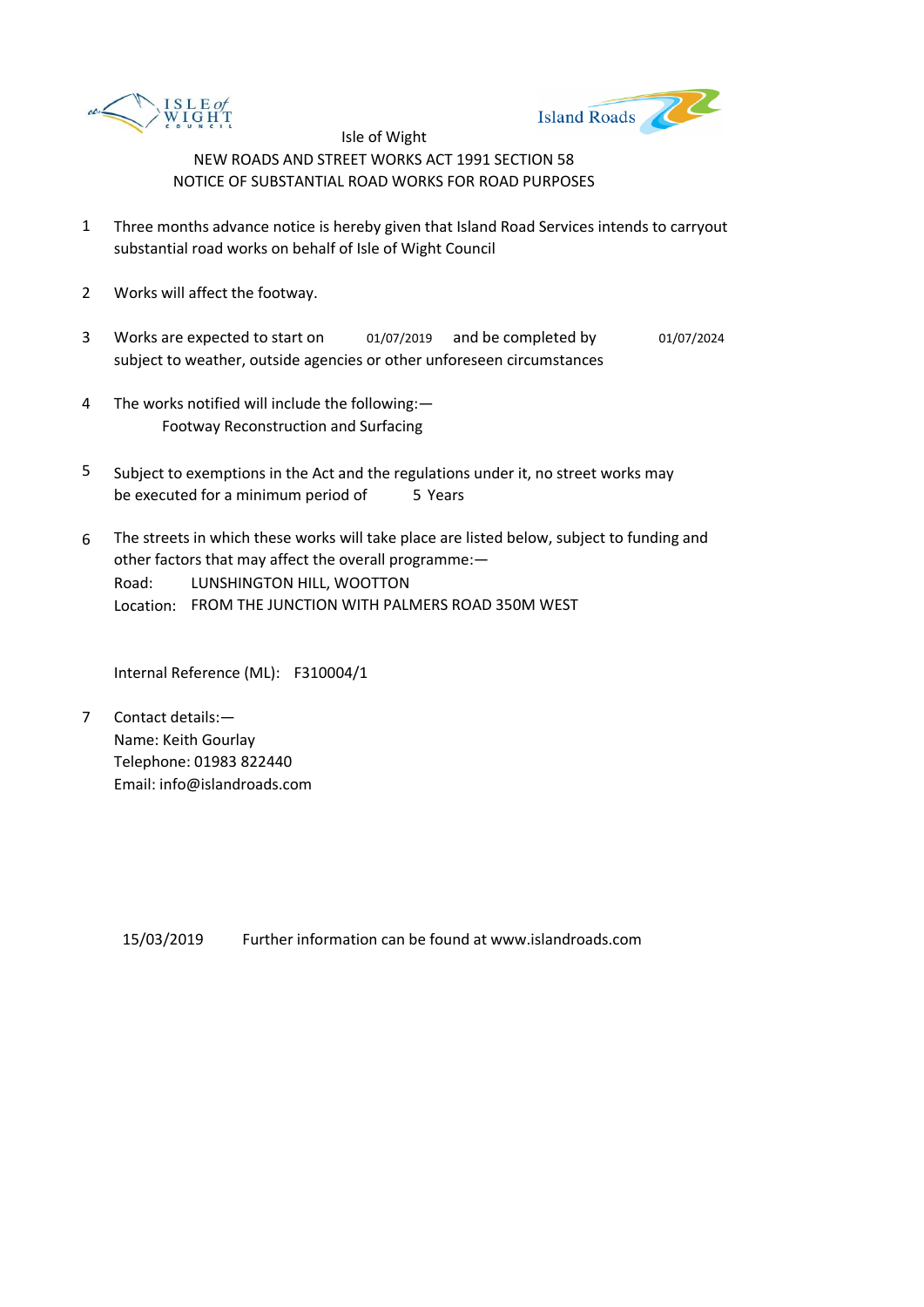



- 1 Three months advance notice is hereby given that Island Road Services intends to carryout substantial road works on behalf of Isle of Wight Council
- 2 Works will affect the footway.
- 3 Works are expected to start on and be completed by 01/07/2019 01/07/2024 subject to weather, outside agencies or other unforeseen circumstances
- 4 The works notified will include the following:— Footway Reconstruction and Surfacing
- 5 be executed for a minimum period of 5 Years Subject to exemptions in the Act and the regulations under it, no street works may
- 6 Road: Location: FROM THE ENTRANCE OF LUSHINGTON GARDEN BUILDING 300M EAST The streets in which these works will take place are listed below, subject to funding and other factors that may affect the overall programme:— LUNSHINGTON HILL, WOOTTON

Internal Reference (ML): F310003/1

7 Contact details:— Name: Keith Gourlay Telephone: 01983 822440 Email: info@islandroads.com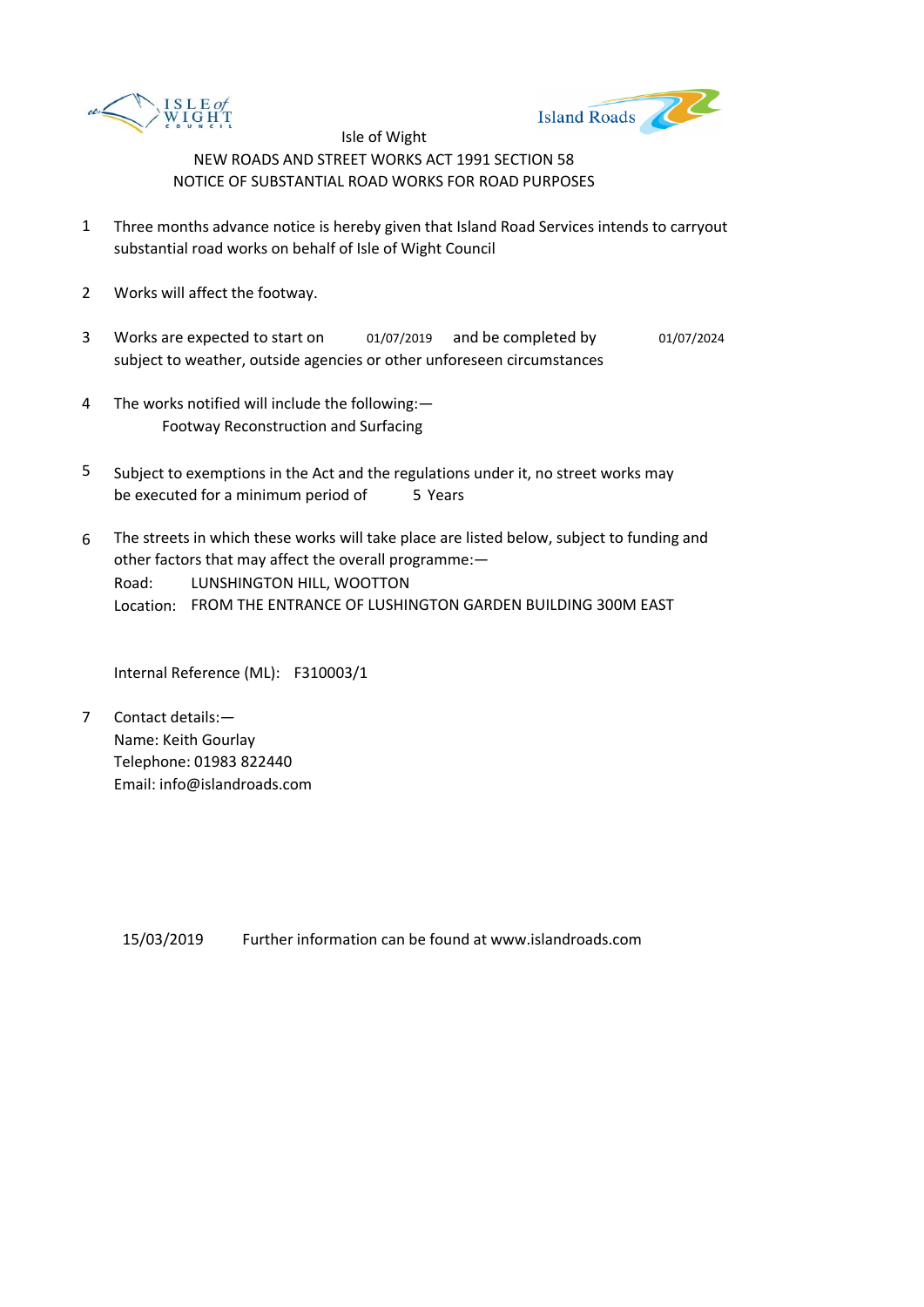



- 1 Three months advance notice is hereby given that Island Road Services intends to carryout substantial road works on behalf of Isle of Wight Council
- 2 Works will affect the footway.
- 3 Works are expected to start on and be completed by 01/07/2019 01/07/2024 subject to weather, outside agencies or other unforeseen circumstances
- 4 The works notified will include the following:— Footway Reconstruction and Surfacing
- 5 be executed for a minimum period of 5 Years Subject to exemptions in the Act and the regulations under it, no street works may
- 6 Road: Location: FROM THE JUNCTION WITH PARK ROAD 290M EAST The streets in which these works will take place are listed below, subject to funding and other factors that may affect the overall programme:— LUNSHINGTON HILL, WOOTTON

Internal Reference (ML): F310002/1

7 Contact details:— Name: Keith Gourlay Telephone: 01983 822440 Email: info@islandroads.com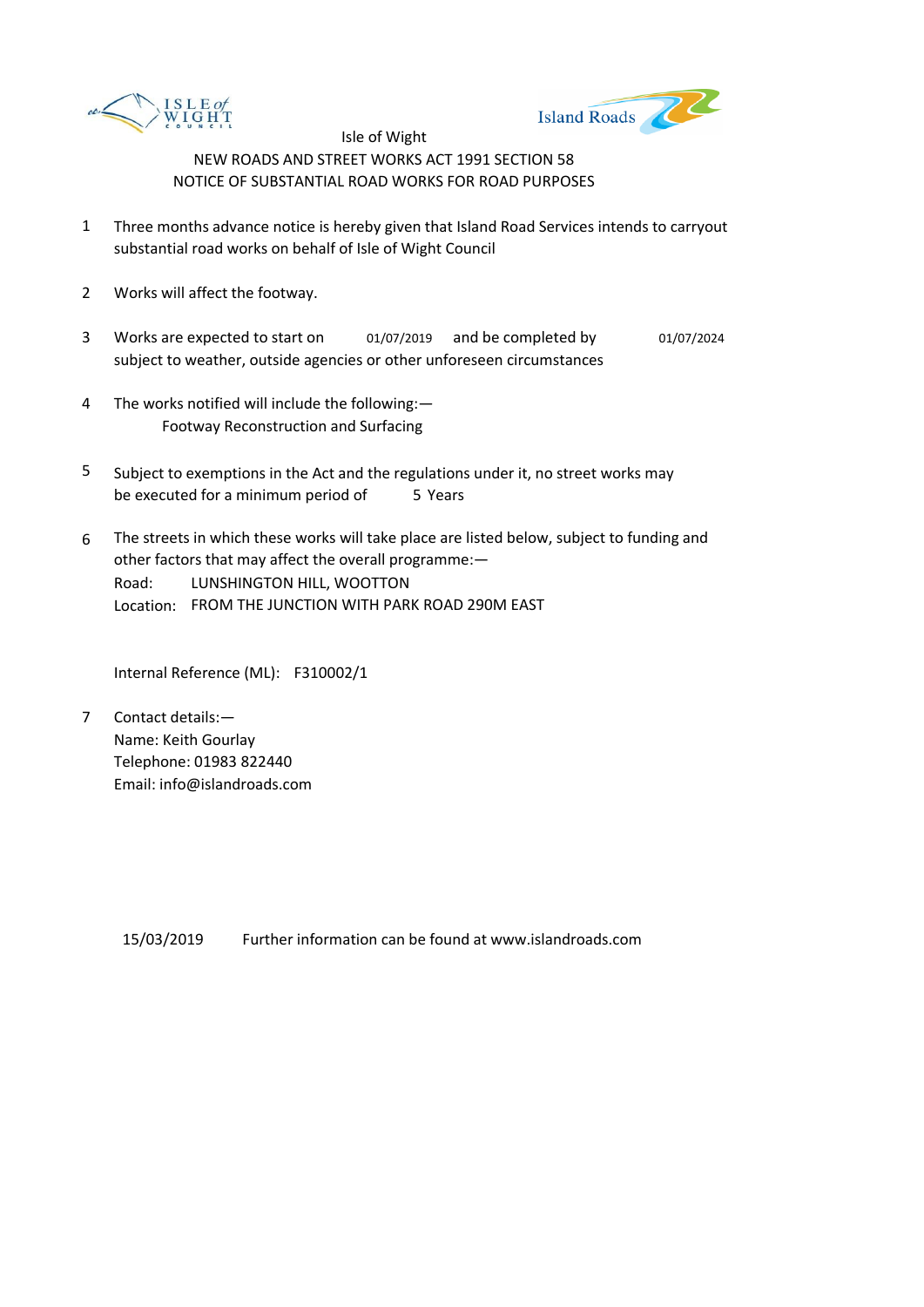



- 1 Three months advance notice is hereby given that Island Road Services intends to carryout substantial road works on behalf of Isle of Wight Council
- 2 Works will affect the footway.
- 3 Works are expected to start on and be completed by 01/07/2019 01/07/2024 subject to weather, outside agencies or other unforeseen circumstances
- 4 The works notified will include the following:— Footway Reconstruction and Surfacing
- 5 be executed for a minimum period of 5 Years Subject to exemptions in the Act and the regulations under it, no street works may
- 6 The streets in which these works will take place are listed below, subject to funding and other factors that may affect the overall programme:—

Road: LUNSHINGTON HILL, WOOTTON

Location: FROM RACECOURSE ROUNDABOUT 320M EAST TO THE JUNCTION WITH PARK ROAD

Internal Reference (ML): F310001/1

7 Contact details:— Name: Keith Gourlay Telephone: 01983 822440 Email: info@islandroads.com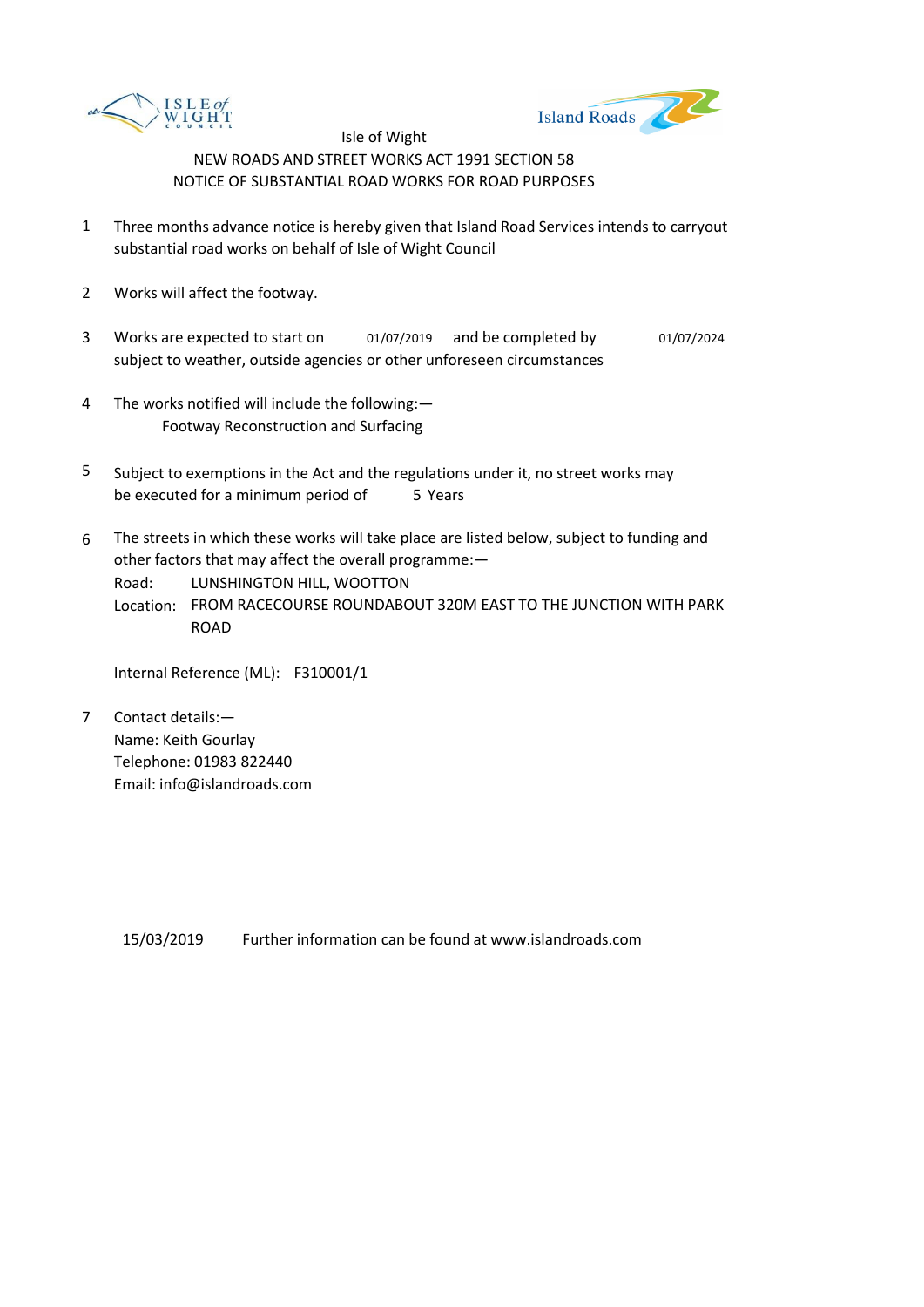



- 1 Three months advance notice is hereby given that Island Road Services intends to carryout substantial road works on behalf of Isle of Wight Council
- 2 Works will affect the footway.
- 3 Works are expected to start on and be completed by 01/07/2019 01/07/2024 subject to weather, outside agencies or other unforeseen circumstances
- 4 The works notified will include the following:— Footway Reconstruction and Surfacing
- 5 be executed for a minimum period of 5 Years Subject to exemptions in the Act and the regulations under it, no street works may
- 6 Road: Location: FROM 500M SOUTH OF ST MARYS ROUNDABOUT 300M SOUTH The streets in which these works will take place are listed below, subject to funding and other factors that may affect the overall programme:— MEDINA WAY, NEWPORT

Internal Reference (ML): F210014

7 Contact details:— Name: Keith Gourlay Telephone: 01983 822440 Email: info@islandroads.com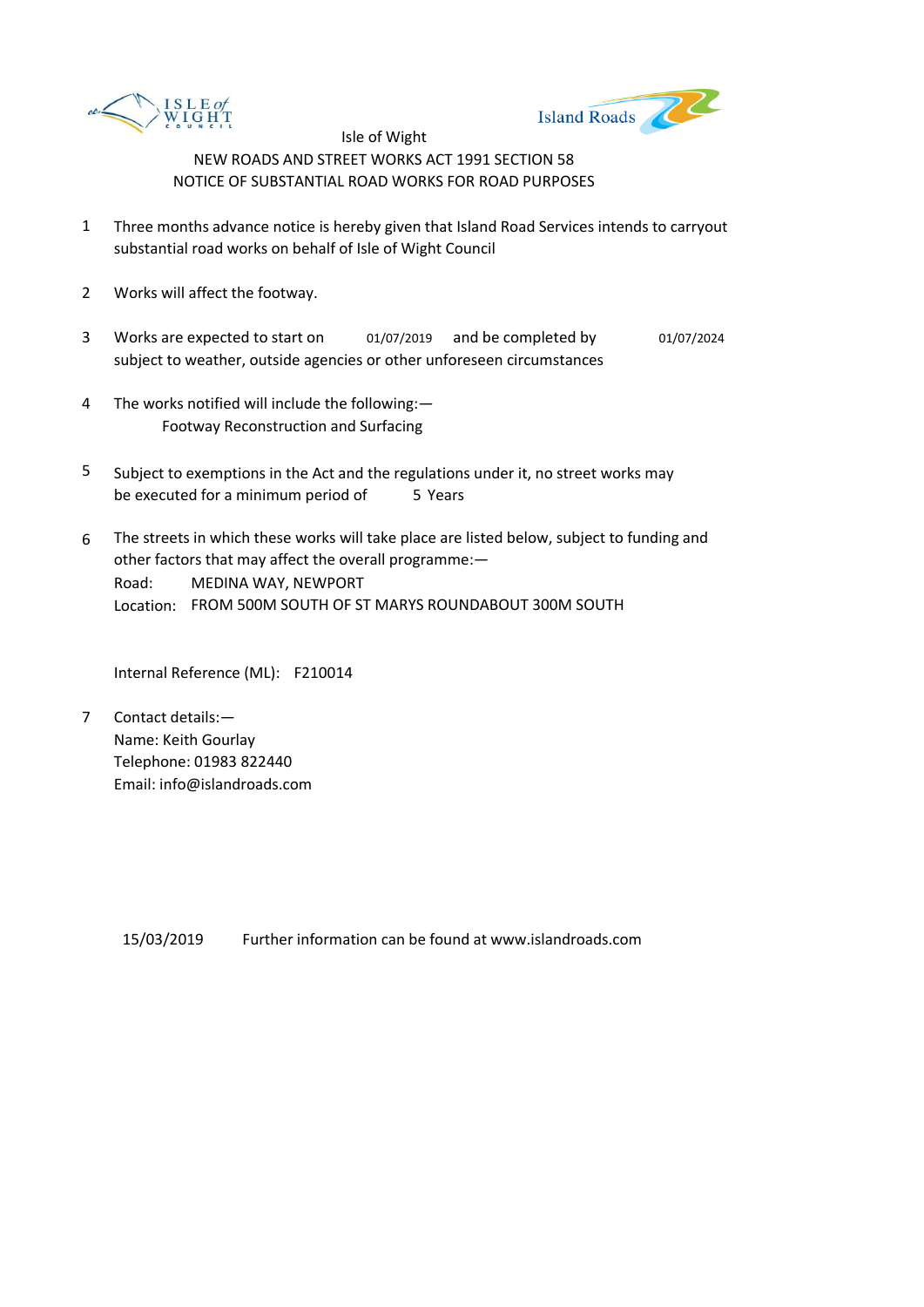



- 1 Three months advance notice is hereby given that Island Road Services intends to carryout substantial road works on behalf of Isle of Wight Council
- 2 Works will affect the footway.
- 3 Works are expected to start on and be completed by 01/07/2019 01/07/2024 subject to weather, outside agencies or other unforeseen circumstances
- 4 The works notified will include the following:— Footway Reconstruction and Surfacing
- 5 be executed for a minimum period of 5 Years Subject to exemptions in the Act and the regulations under it, no street works may
- 6 Road: Location: FROM 200M SOUTH OF ST MARYS ROUNDABOUT 300M SOUTH The streets in which these works will take place are listed below, subject to funding and other factors that may affect the overall programme:— MEDINA WAY, NEWPORT

Internal Reference (ML): F210013/2

7 Contact details:— Name: Keith Gourlay Telephone: 01983 822440 Email: info@islandroads.com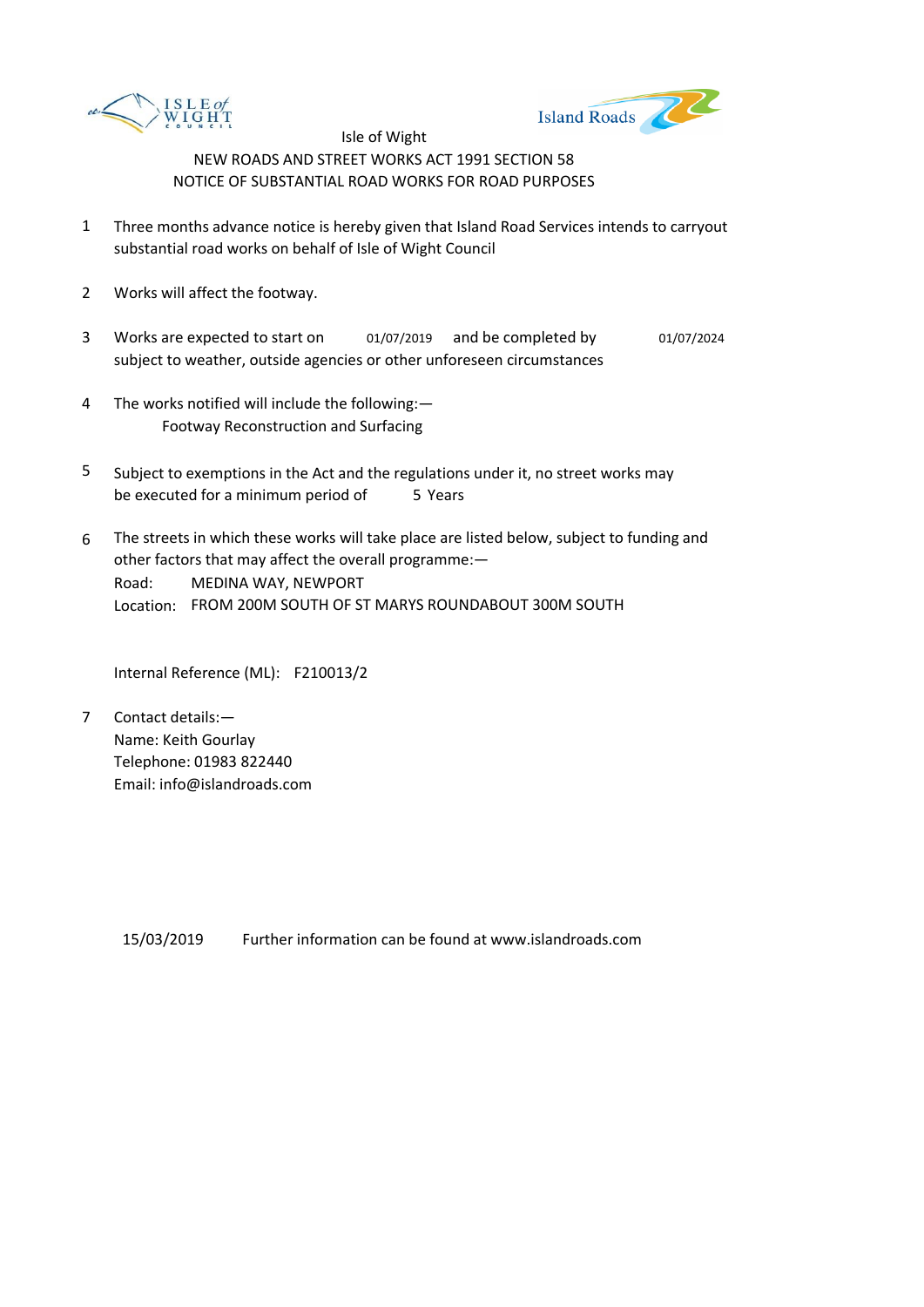



- 1 Three months advance notice is hereby given that Island Road Services intends to carryout substantial road works on behalf of Isle of Wight Council
- 2 Works will affect the footway.
- 3 Works are expected to start on and be completed by 01/07/2019 01/07/2024 subject to weather, outside agencies or other unforeseen circumstances
- 4 The works notified will include the following:— Footway Reconstruction and Surfacing
- 5 be executed for a minimum period of 5 Years Subject to exemptions in the Act and the regulations under it, no street works may
- 6 Road: Location: FROM THE JUNCTION WITH ST MARYS AROUNDABOUT 200M SOUTH The streets in which these works will take place are listed below, subject to funding and other factors that may affect the overall programme:— MEDINA WAY, NEWPORT

Internal Reference (ML): F210012/2

7 Contact details:— Name: Keith Gourlay Telephone: 01983 822440 Email: info@islandroads.com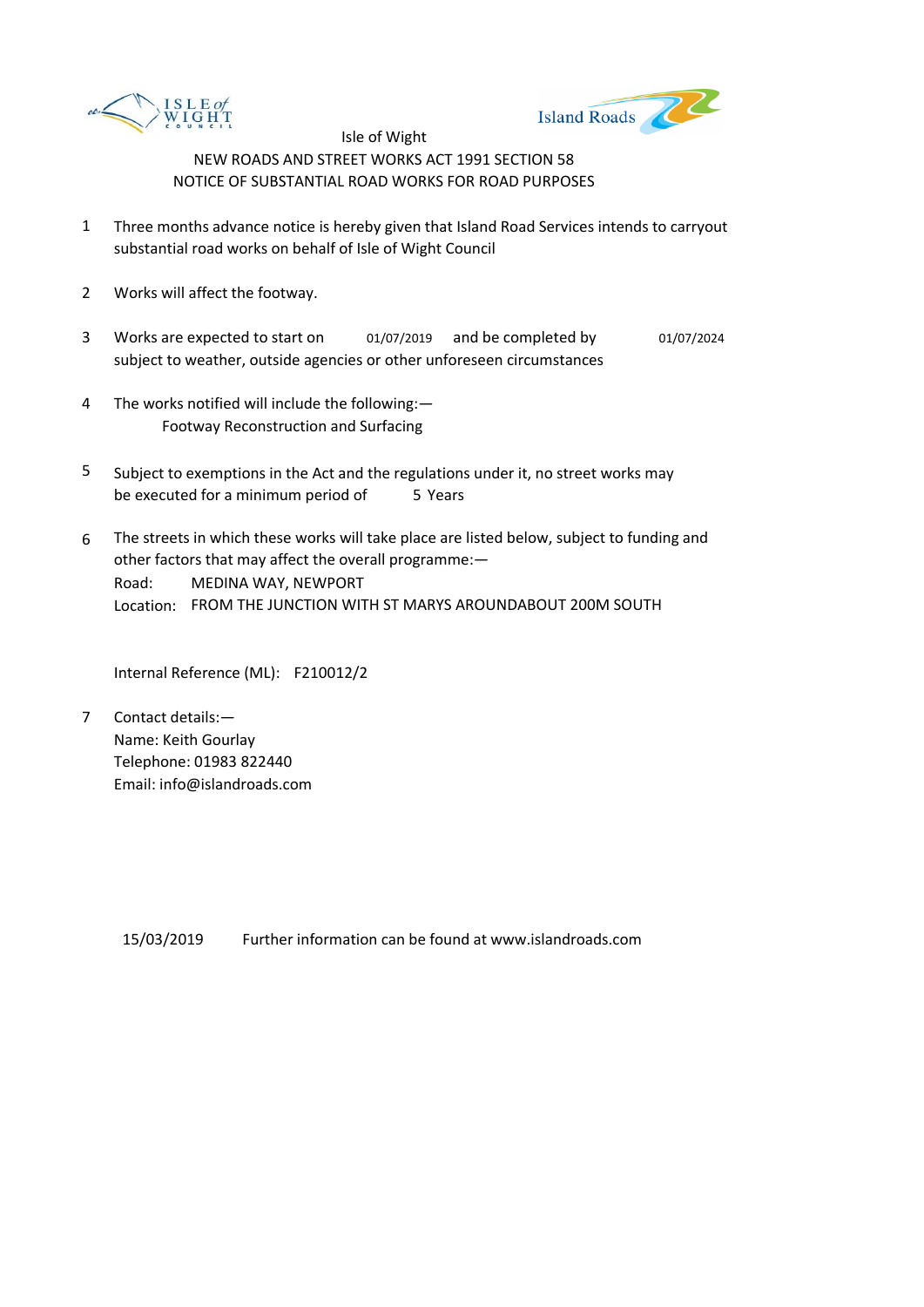



- 1 Three months advance notice is hereby given that Island Road Services intends to carryout substantial road works on behalf of Isle of Wight Council
- 2 Works will affect the footway.
- 3 Works are expected to start on and be completed by 01/07/2019 01/07/2024 subject to weather, outside agencies or other unforeseen circumstances
- 4 The works notified will include the following:— Footway Reconstruction and Surfacing
- 5 be executed for a minimum period of 5 Years Subject to exemptions in the Act and the regulations under it, no street works may
- 6 Road: Location: FROM THE JUNCTION WITH NEWPORT ROAD 267M NORTH The streets in which these works will take place are listed below, subject to funding and other factors that may affect the overall programme:— MANOR ROAD, LAKE

Internal Reference (ML): F440408/1

7 Contact details:— Name: Keith Gourlay Telephone: 01983 822440 Email: info@islandroads.com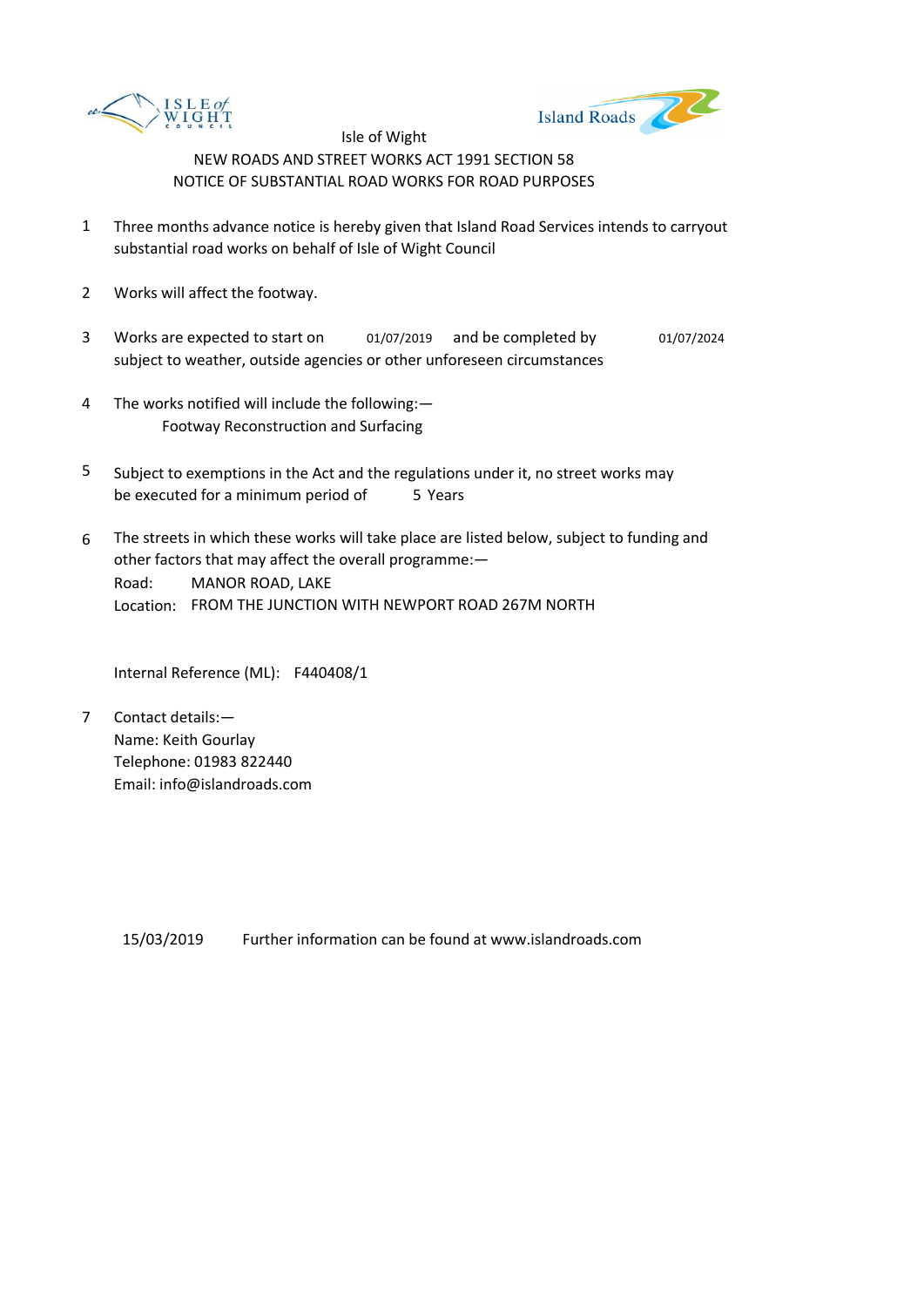



- 1 Three months advance notice is hereby given that Island Road Services intends to carryout substantial road works on behalf of Isle of Wight Council
- 2 Works will affect the footway.
- 3 Works are expected to start on and be completed by 01/07/2019 01/07/2024 subject to weather, outside agencies or other unforeseen circumstances
- 4 The works notified will include the following:— Footway Reconstruction and Surfacing
- 5 be executed for a minimum period of 5 Years Subject to exemptions in the Act and the regulations under it, no street works may
- 6 The streets in which these works will take place are listed below, subject to funding and other factors that may affect the overall programme:—

Road: ALFRED STREET, LAKE

Location: WHOLE LENGTH FROM THE JUNCTION WITH NEWPORT ROAD TO THE JUNCTION WITH NEW ROAD

Internal Reference (ML): F440383/1

7 Contact details:— Name: Keith Gourlay Telephone: 01983 822440 Email: info@islandroads.com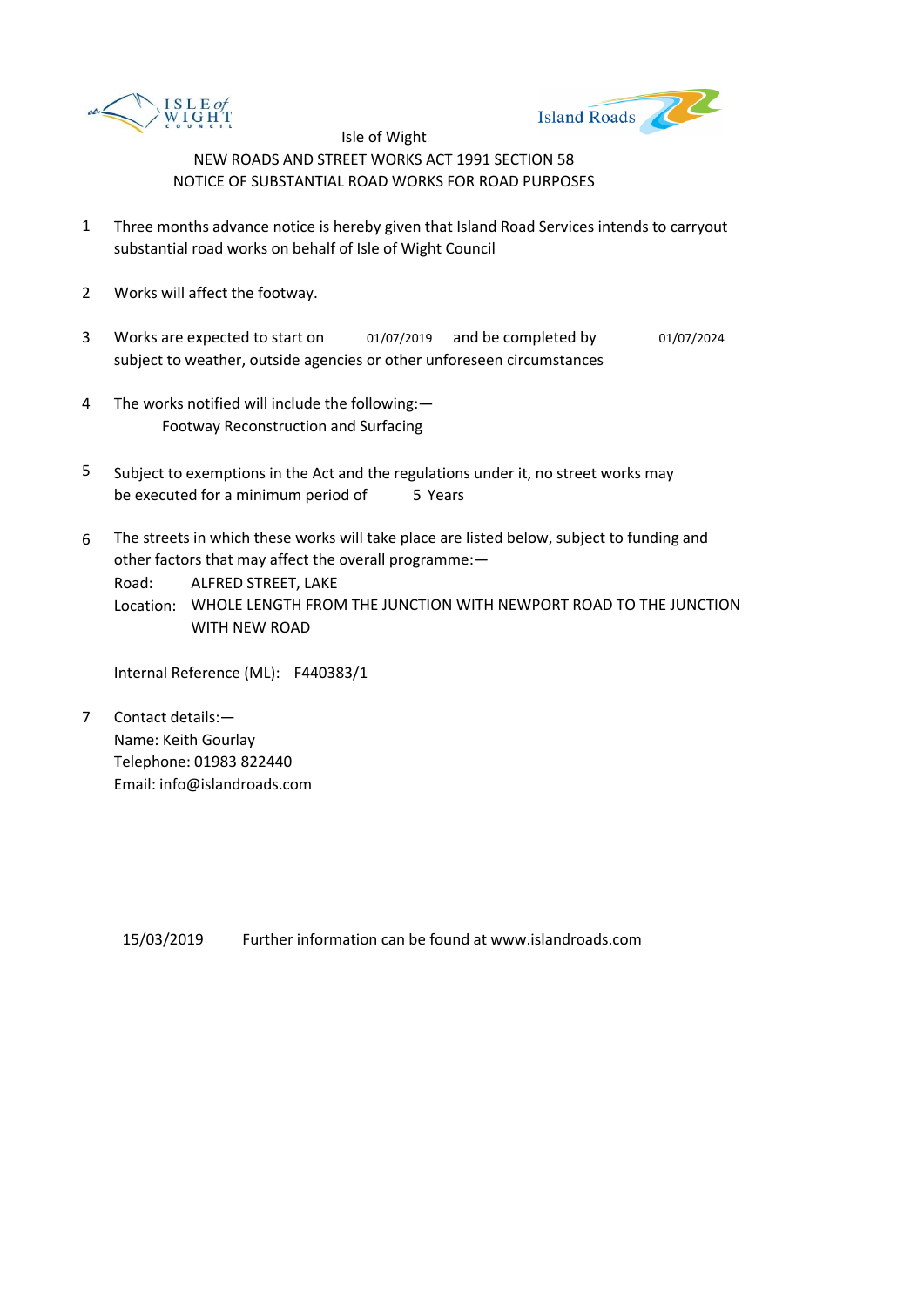



- 1 Three months advance notice is hereby given that Island Road Services intends to carryout substantial road works on behalf of Isle of Wight Council
- 2 Works will affect the footway.
- 3 Works are expected to start on and be completed by 01/07/2019 01/07/2024 subject to weather, outside agencies or other unforeseen circumstances
- 4 The works notified will include the following:— Footway Reconstruction and Surfacing
- 5 be executed for a minimum period of 5 Years Subject to exemptions in the Act and the regulations under it, no street works may
- 6 The streets in which these works will take place are listed below, subject to funding and other factors that may affect the overall programme:—

Road: ST BONIFACE ROAD, SHANKLIN

Location: WHOLE LENGTH FROM THE JUNCTION WITH ARTHURS HILL 194M EAST TO NORTHCLIFF GARDENS

Internal Reference (ML): F440298/1

7 Contact details:— Name: Keith Gourlay Telephone: 01983 822440 Email: info@islandroads.com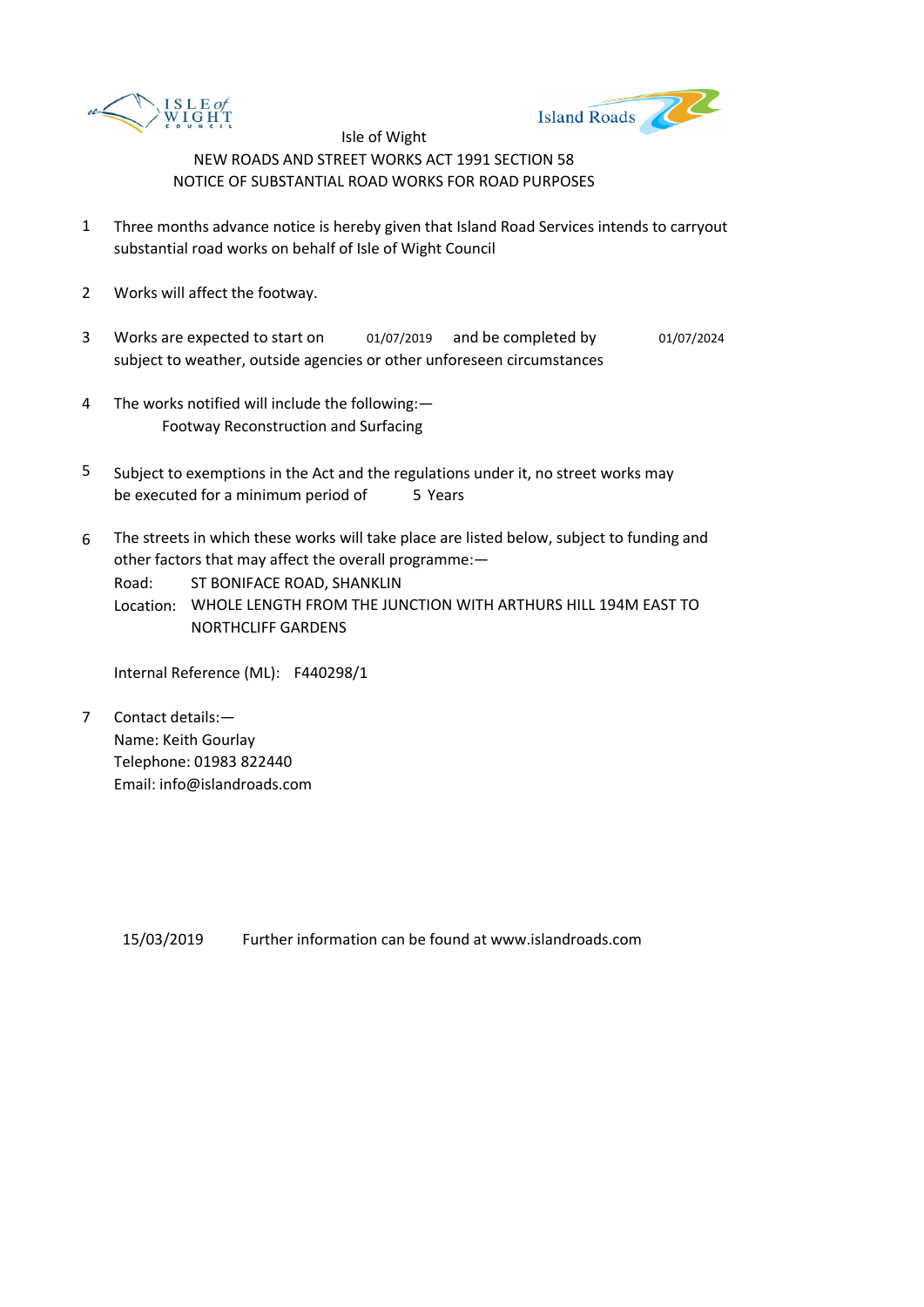



- 1 Three months advance notice is hereby given that Island Road Services intends to carryout substantial road works on behalf of Isle of Wight Council
- 2 Works will affect the footway.
- 3 Works are expected to start on and be completed by 01/07/2019 01/07/2024 subject to weather, outside agencies or other unforeseen circumstances
- 4 The works notified will include the following:— Footway Reconstruction and Surfacing
- 5 be executed for a minimum period of 5 Years Subject to exemptions in the Act and the regulations under it, no street works may
- 6 The streets in which these works will take place are listed below, subject to funding and other factors that may affect the overall programme:—

Road: SALEM ROAD, SHANKLIN

Location: WHOLE LENGTH FROM THE JUNCTION WITH VICTORIA AVENUE TO THE JUNCTION WITH POMONA ROAD

Internal Reference (ML): F440290/1

7 Contact details:— Name: Keith Gourlay Telephone: 01983 822440 Email: info@islandroads.com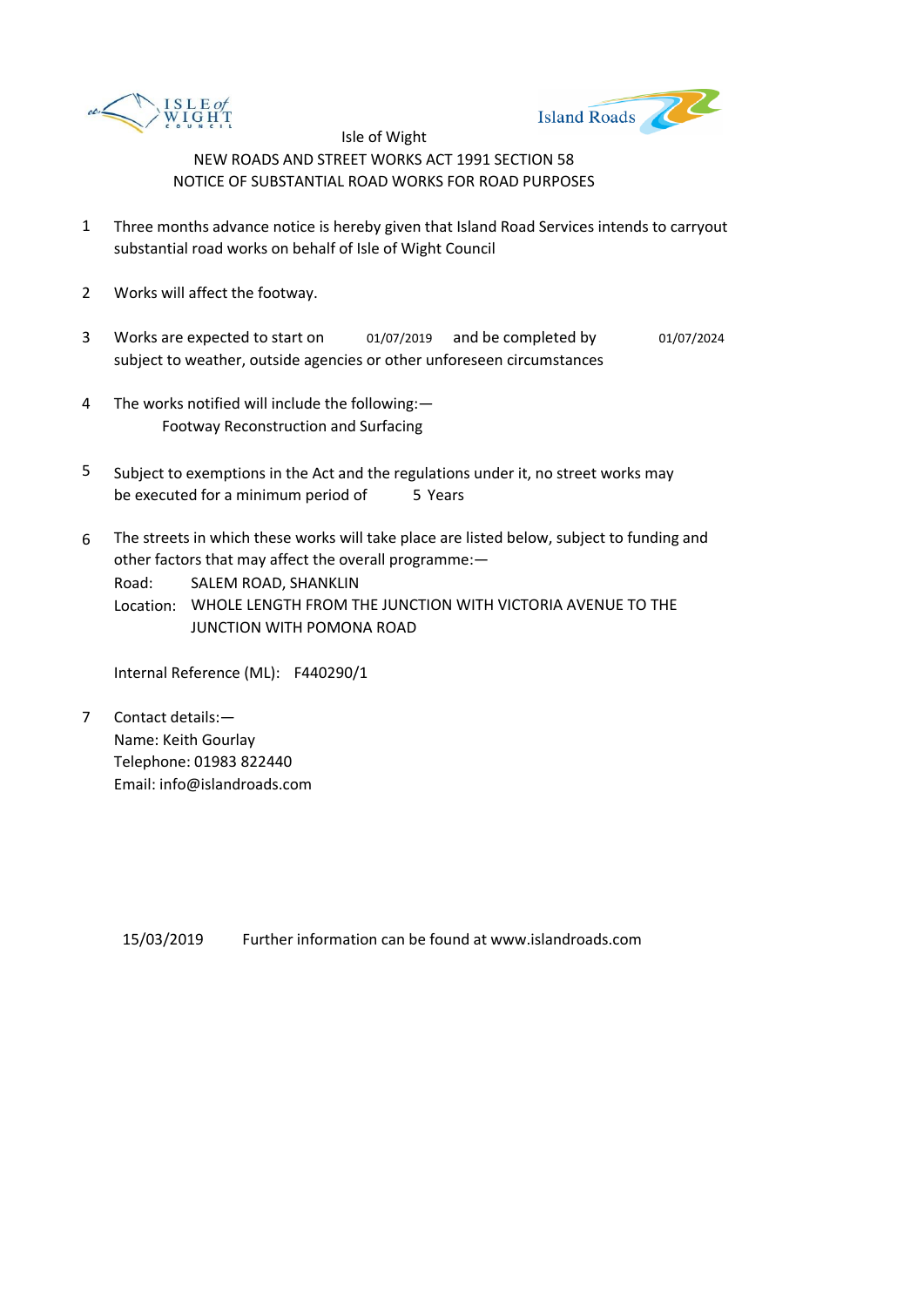



- 1 Three months advance notice is hereby given that Island Road Services intends to carryout substantial road works on behalf of Isle of Wight Council
- 2 Works will affect the footway.
- 3 Works are expected to start on and be completed by 01/07/2019 01/07/2024 subject to weather, outside agencies or other unforeseen circumstances
- 4 The works notified will include the following:— Footway Reconstruction and Surfacing
- 5 be executed for a minimum period of 5 Years Subject to exemptions in the Act and the regulations under it, no street works may
- 6 Road: Location: WHOLE LENGTH FROM THE JUNCTION WITH ARTHURS HILL 305M EAST The streets in which these works will take place are listed below, subject to funding and other factors that may affect the overall programme:— LITTLE STAIRS ROAD, SHANKLIN

Internal Reference (ML): F440271/1

7 Contact details:— Name: Keith Gourlay Telephone: 01983 822440 Email: info@islandroads.com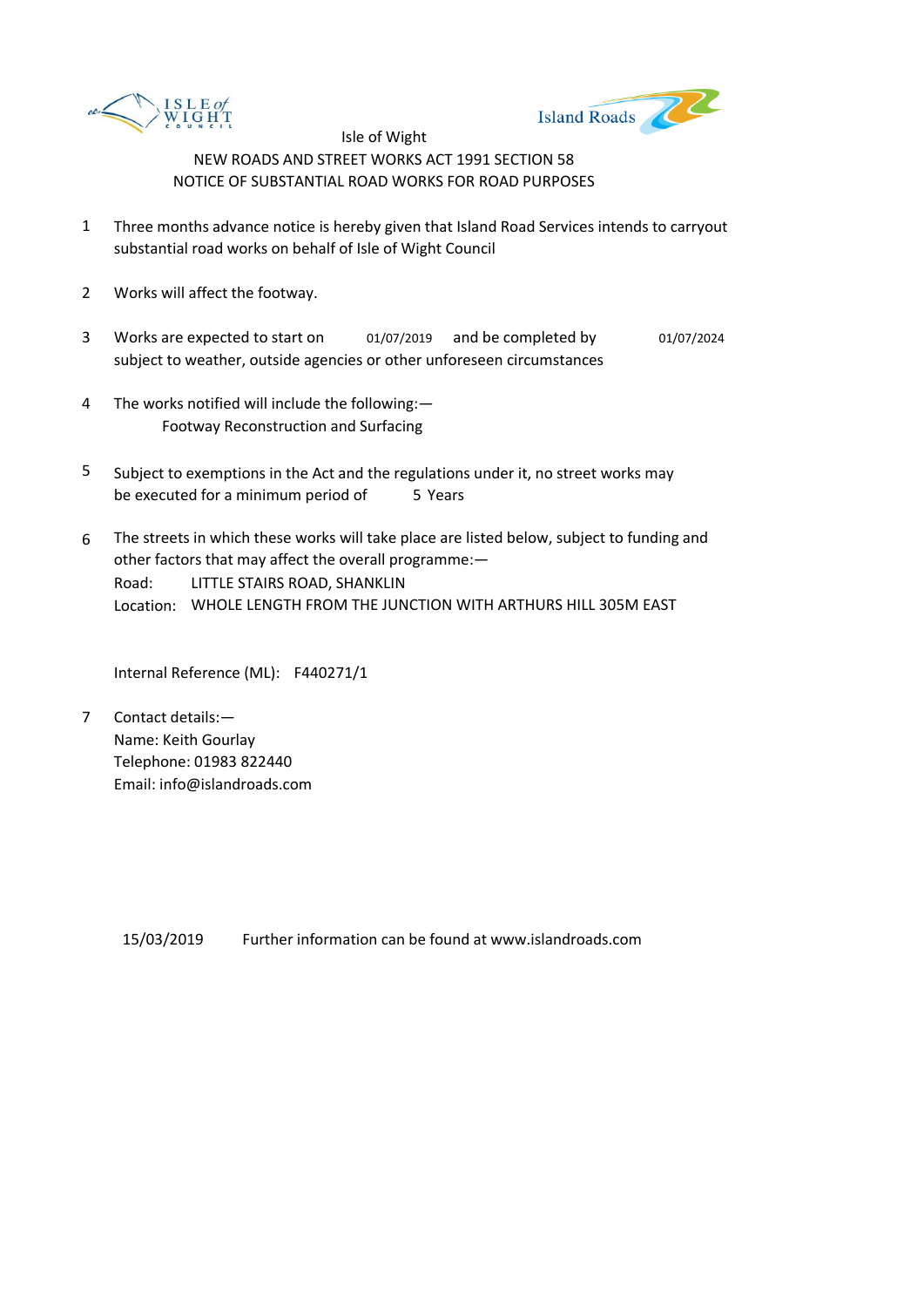



- 1 Three months advance notice is hereby given that Island Road Services intends to carryout substantial road works on behalf of Isle of Wight Council
- 2 Works will affect the footway.
- 3 Works are expected to start on and be completed by 01/07/2019 01/07/2024 subject to weather, outside agencies or other unforeseen circumstances
- 4 The works notified will include the following:— Footway Reconstruction and Surfacing
- 5 be executed for a minimum period of 5 Years Subject to exemptions in the Act and the regulations under it, no street works may
- 6 Road: Location: WHOLE LENGTH FROM THE JUNCTION WITH ARTHURS HILL 202M EAST The streets in which these works will take place are listed below, subject to funding and other factors that may affect the overall programme:— HOWARD ROAD, SHANKLIN

Internal Reference (ML): F440263/2

7 Contact details:— Name: Keith Gourlay Telephone: 01983 822440 Email: info@islandroads.com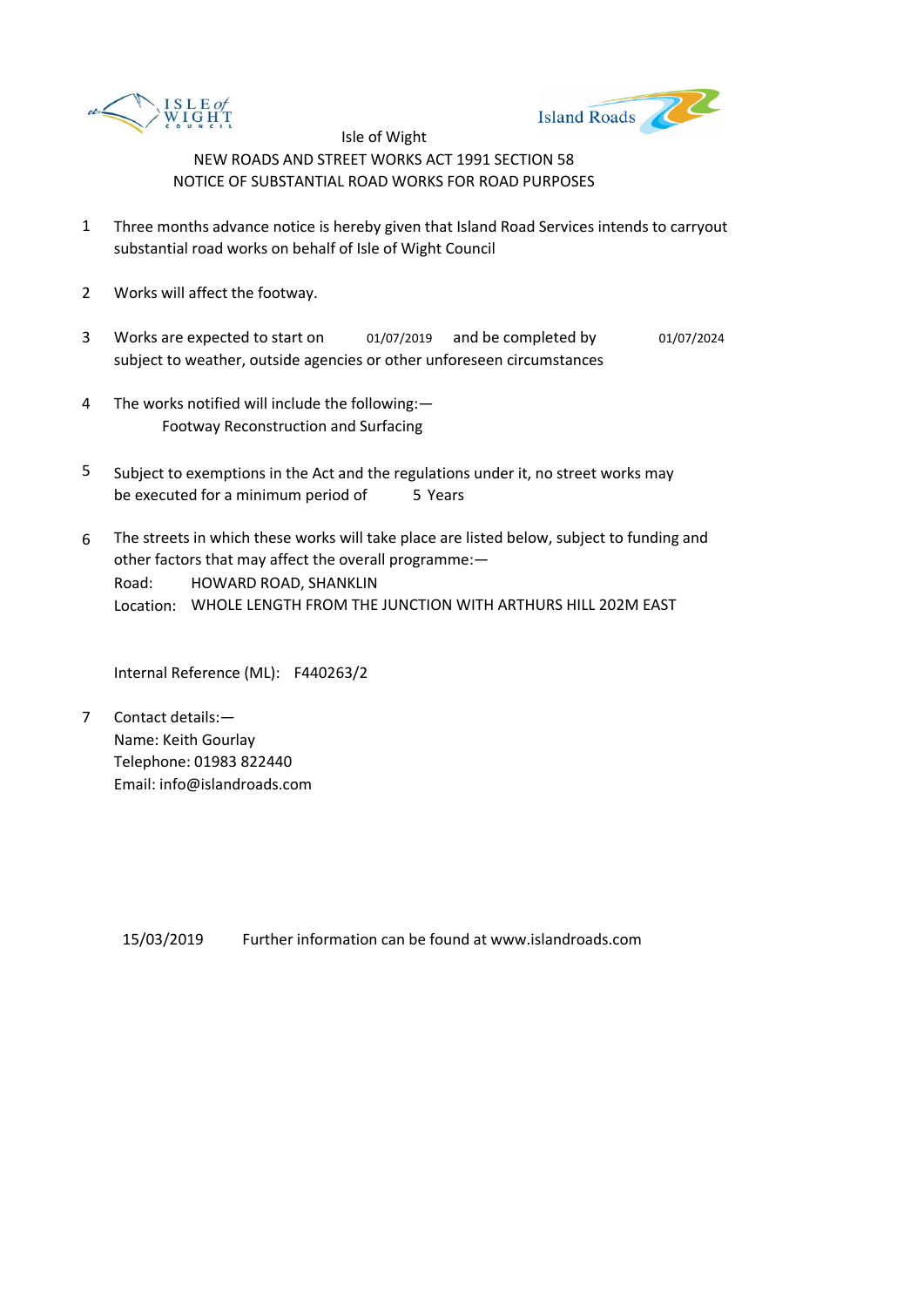



- 1 Three months advance notice is hereby given that Island Road Services intends to carryout substantial road works on behalf of Isle of Wight Council
- 2 Works will affect the footway.
- 3 Works are expected to start on and be completed by 01/07/2019 01/07/2024 subject to weather, outside agencies or other unforeseen circumstances
- 4 The works notified will include the following:— Footway Reconstruction and Surfacing
- 5 be executed for a minimum period of 5 Years Subject to exemptions in the Act and the regulations under it, no street works may
- 6 Road: The streets in which these works will take place are listed below, subject to funding and other factors that may affect the overall programme:— HIGHFIELD ROAD, SHANKLIN

Location: WHOLE LENGTH FROM THE JUNCTION WITH VICTORIA AVENUE TO THE JUNCTION WITH POMONA ROAD

Internal Reference (ML): F440261/1

7 Contact details:— Name: Keith Gourlay Telephone: 01983 822440 Email: info@islandroads.com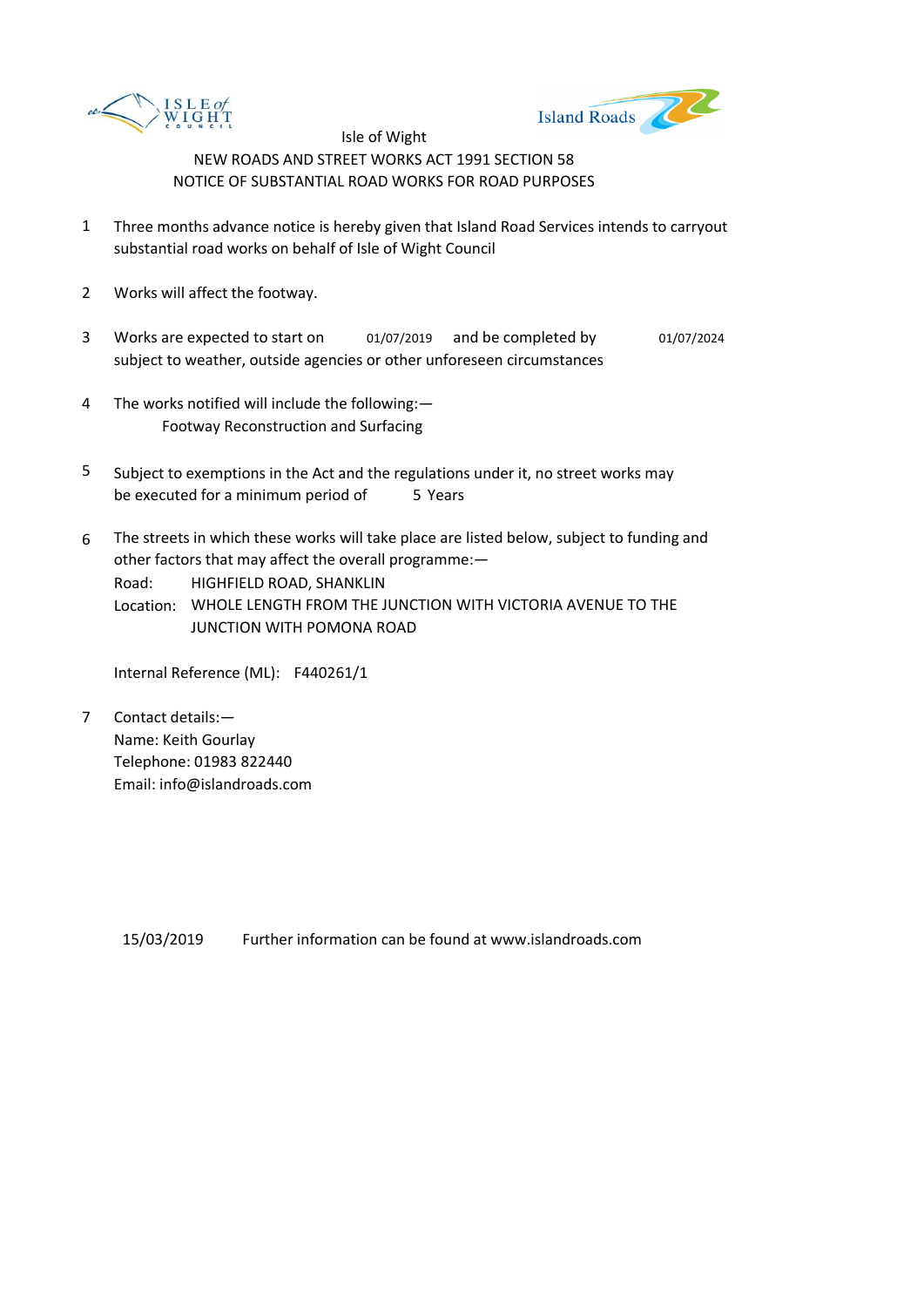



- 1 Three months advance notice is hereby given that Island Road Services intends to carryout substantial road works on behalf of Isle of Wight Council
- 2 Works will affect the footway.
- 3 Works are expected to start on and be completed by 01/07/2019 01/07/2024 subject to weather, outside agencies or other unforeseen circumstances
- 4 The works notified will include the following:— Footway Reconstruction and Surfacing
- 5 be executed for a minimum period of 5 Years Subject to exemptions in the Act and the regulations under it, no street works may
- 6 The streets in which these works will take place are listed below, subject to funding and other factors that may affect the overall programme:—

Road: FLORENCE ROAD, SHANKLIN

Location: WHOLE LENGTH FROM THE JUNCTION WITH VICTORIA AVENUE TO THE JUNCTION WITH POMONA ROAD

Internal Reference (ML): F440253/1

7 Contact details:— Name: Keith Gourlay Telephone: 01983 822440 Email: info@islandroads.com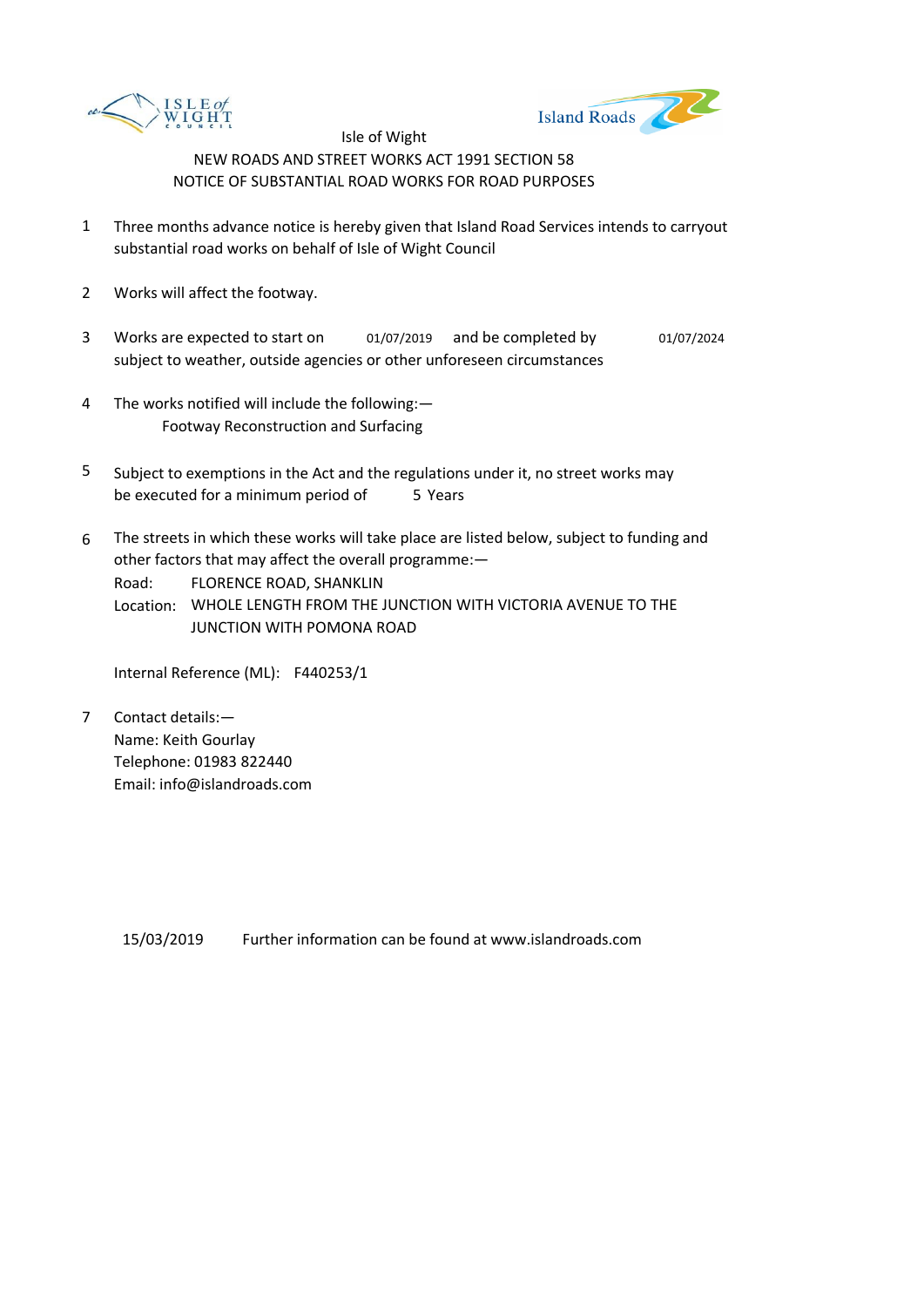



- 1 Three months advance notice is hereby given that Island Road Services intends to carryout substantial road works on behalf of Isle of Wight Council
- 2 Works will affect the footway.
- 3 Works are expected to start on and be completed by 01/07/2019 01/07/2024 subject to weather, outside agencies or other unforeseen circumstances
- 4 The works notified will include the following:— Footway Reconstruction and Surfacing
- 5 be executed for a minimum period of 5 Years Subject to exemptions in the Act and the regulations under it, no street works may
- 6 The streets in which these works will take place are listed below, subject to funding and other factors that may affect the overall programme:—

Road: CLARENCE ROAD, SHANKLIN

Location: WHOLE LENGTH FROM THE JUNCTION WITH WILTON PARK ROAD TO JUNCTION WITH ARTHURS HILL

Internal Reference (ML): F440241/2

7 Contact details:— Name: Keith Gourlay Telephone: 01983 822440 Email: info@islandroads.com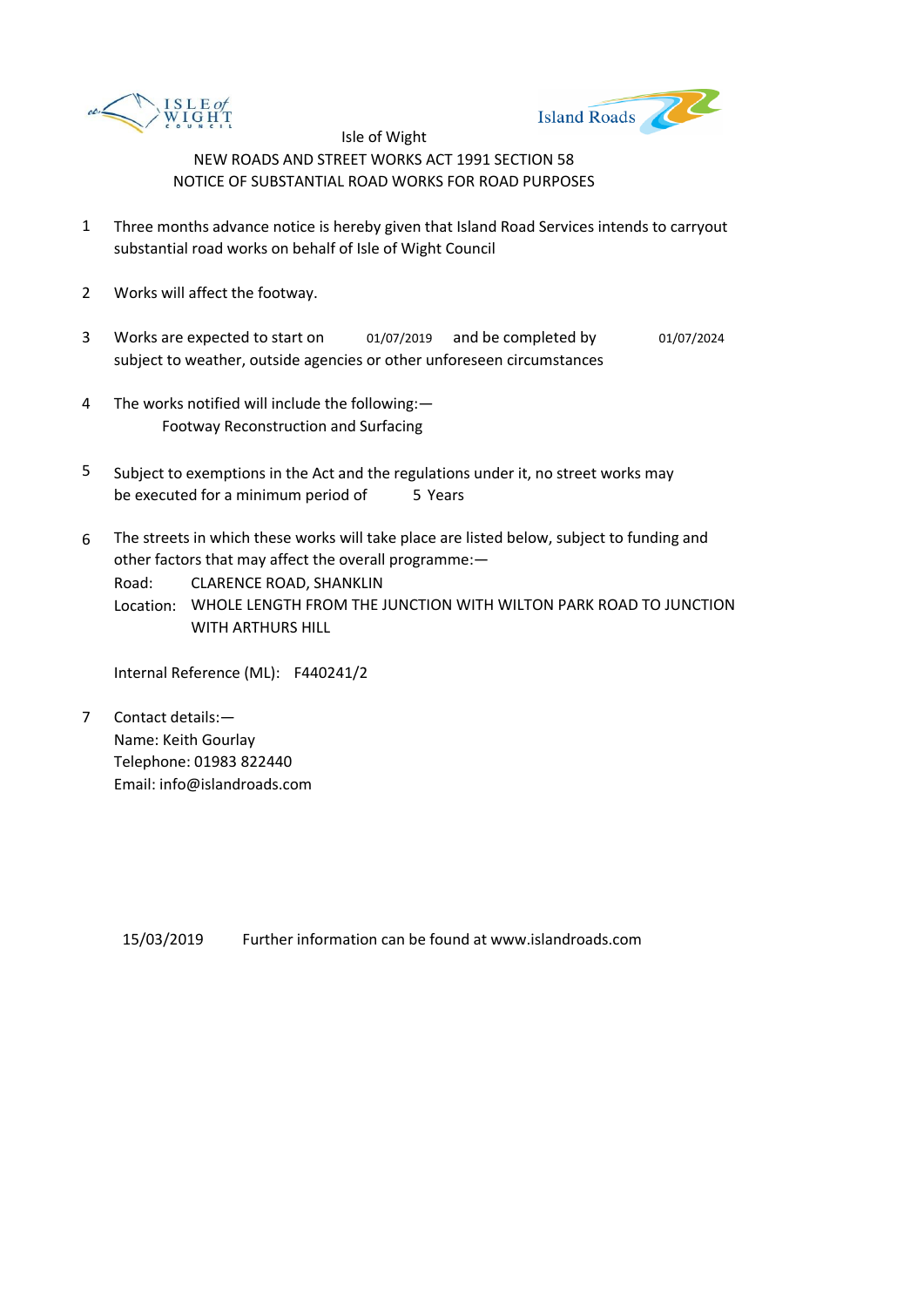



- 1 Three months advance notice is hereby given that Island Road Services intends to carryout substantial road works on behalf of Isle of Wight Council
- 2 Works will affect the footway.
- 3 Works are expected to start on and be completed by 01/07/2019 01/07/2024 subject to weather, outside agencies or other unforeseen circumstances
- 4 The works notified will include the following:— Footway Reconstruction and Surfacing
- 5 be executed for a minimum period of 5 Years Subject to exemptions in the Act and the regulations under it, no street works may
- 6 The streets in which these works will take place are listed below, subject to funding and other factors that may affect the overall programme:—

Road: CLARENCE GARDENS, SHANKLIN

Location: WHOLE LENGTH FROM THE JUNCTION WITH ARTHURS HILL 193M EAST TO NORTHCLIFF GARDENS

Internal Reference (ML): F440240/1

7 Contact details:— Name: Keith Gourlay Telephone: 01983 822440 Email: info@islandroads.com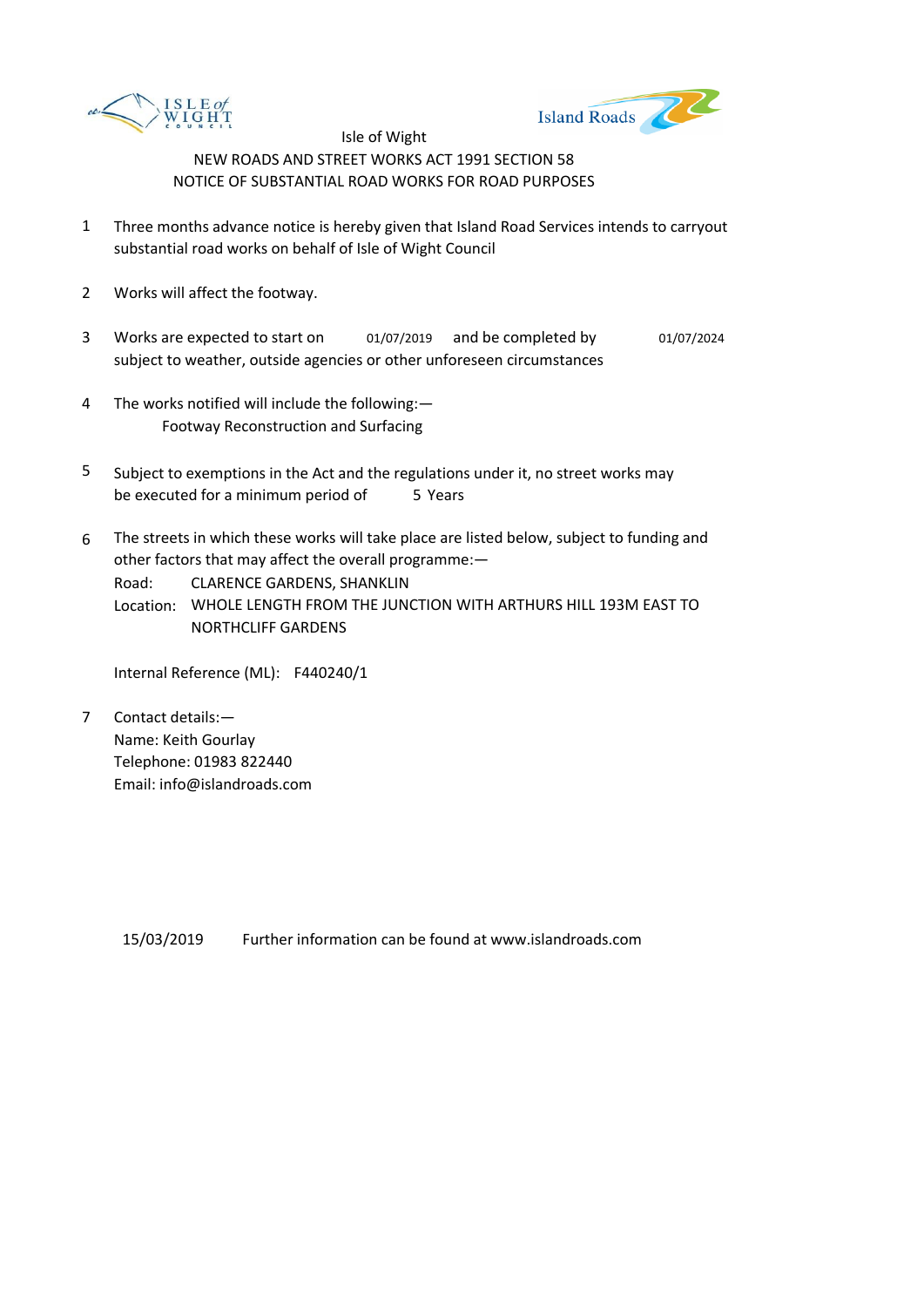



- 1 Three months advance notice is hereby given that Island Road Services intends to carryout substantial road works on behalf of Isle of Wight Council
- 2 Works will affect the footway.
- 3 Works are expected to start on and be completed by 01/07/2019 01/07/2024 subject to weather, outside agencies or other unforeseen circumstances
- 4 The works notified will include the following:— Footway Reconstruction and Surfacing
- 5 be executed for a minimum period of 5 Years Subject to exemptions in the Act and the regulations under it, no street works may
- 6 Road: Location: FROM THE JUNCTION WITH SANDOWN ROAD 81M WEST The streets in which these works will take place are listed below, subject to funding and other factors that may affect the overall programme:— CEMETERY ROAD, LAKE

Internal Reference (ML): F430377A

7 Contact details:— Name: Keith Gourlay Telephone: 01983 822440 Email: info@islandroads.com